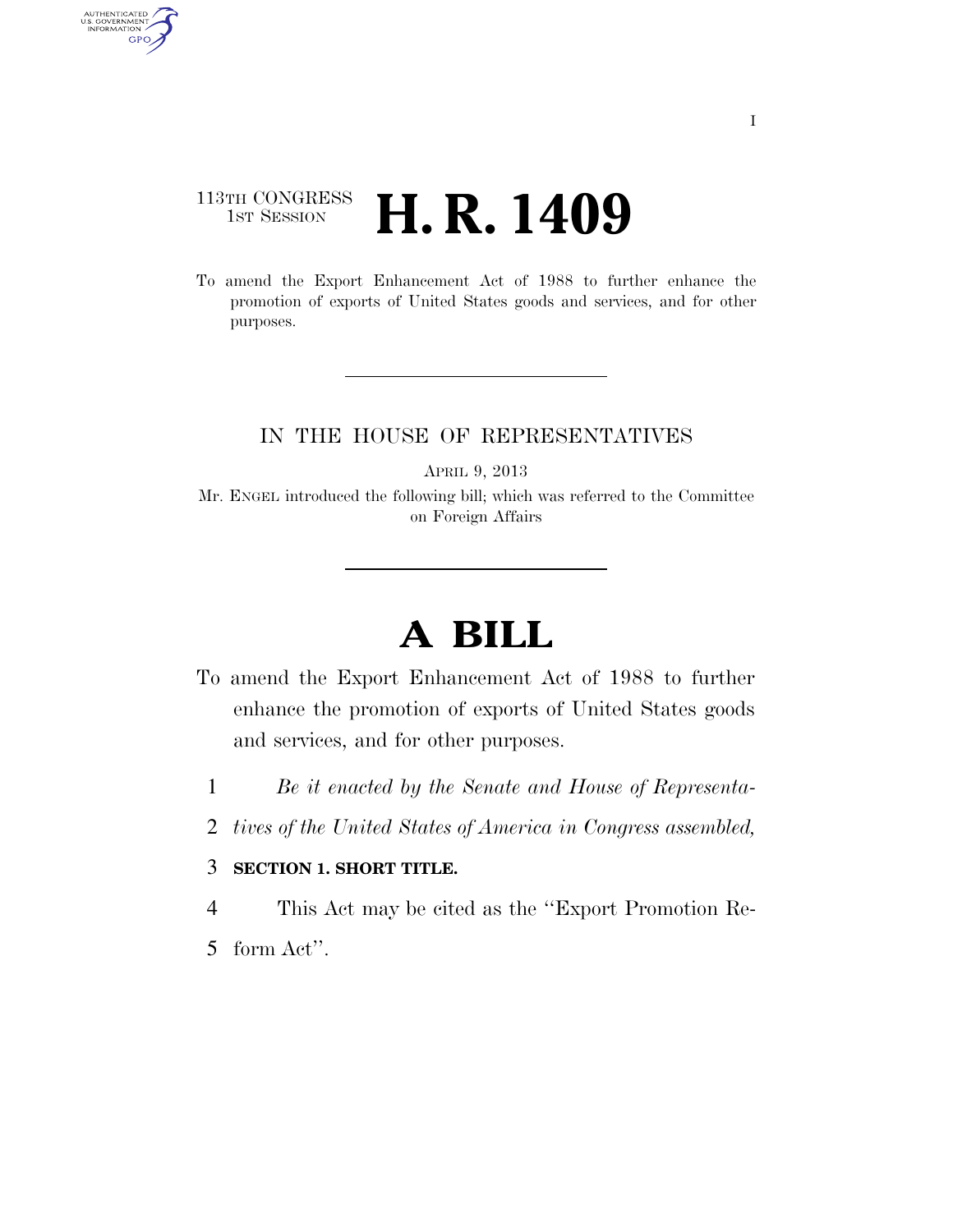| 1              | SEC. 2. IMPROVED COORDINATION EXPORT PROMOTION             |
|----------------|------------------------------------------------------------|
| $\overline{2}$ | <b>ACTIVITIES OF FEDERAL AGENCIES.</b>                     |
| 3              | Section 2312 of the Export Enhancement Act of              |
| $\overline{4}$ | 1988 (relating to the Trade Promotion Coordinating Com-    |
| 5              | mittee; 15 U.S.C. 4727) is amended—                        |
| 6              | $(1)$ in subsection $(b)$ —                                |
| 7              | $(A)$ in paragraph $(5)$ , by striking "and"               |
| 8              | after the semicolon;                                       |
| 9              | $(B)$ by redesignating paragraph $(6)$<br>as               |
| 10             | paragraph $(7)$ ; and                                      |
| 11             | $(C)$ by inserting after paragraph $(5)$ the               |
| 12             | following:                                                 |
| 13             | $\cdot\cdot\cdot(6)$ in making the assessments under para- |
| 14             | graph (5), review the proposed annual budget of            |
| 15             | each agency described in paragraph (5), under pro-         |
| 16             | cedures established by the TPCC for such review,           |
| 17             | before the agency submits that budget to the Office        |
| 18             | of Management and Budget and the President for             |
| 19             | inclusion in the budget of the United States sub-          |
| 20             | mitted to Congress under section $1105(a)$ of title 31,    |
| 21             | United States Code; and";                                  |
| 22             | $(2)$ in subsection $(e)$ —                                |
| 23             | (A) by redesignating paragraphs<br><b>(3)</b>              |
| 24             | through $(6)$ as paragraphs $(4)$ through $(7)$ , re-      |
| 25             | spectively; and                                            |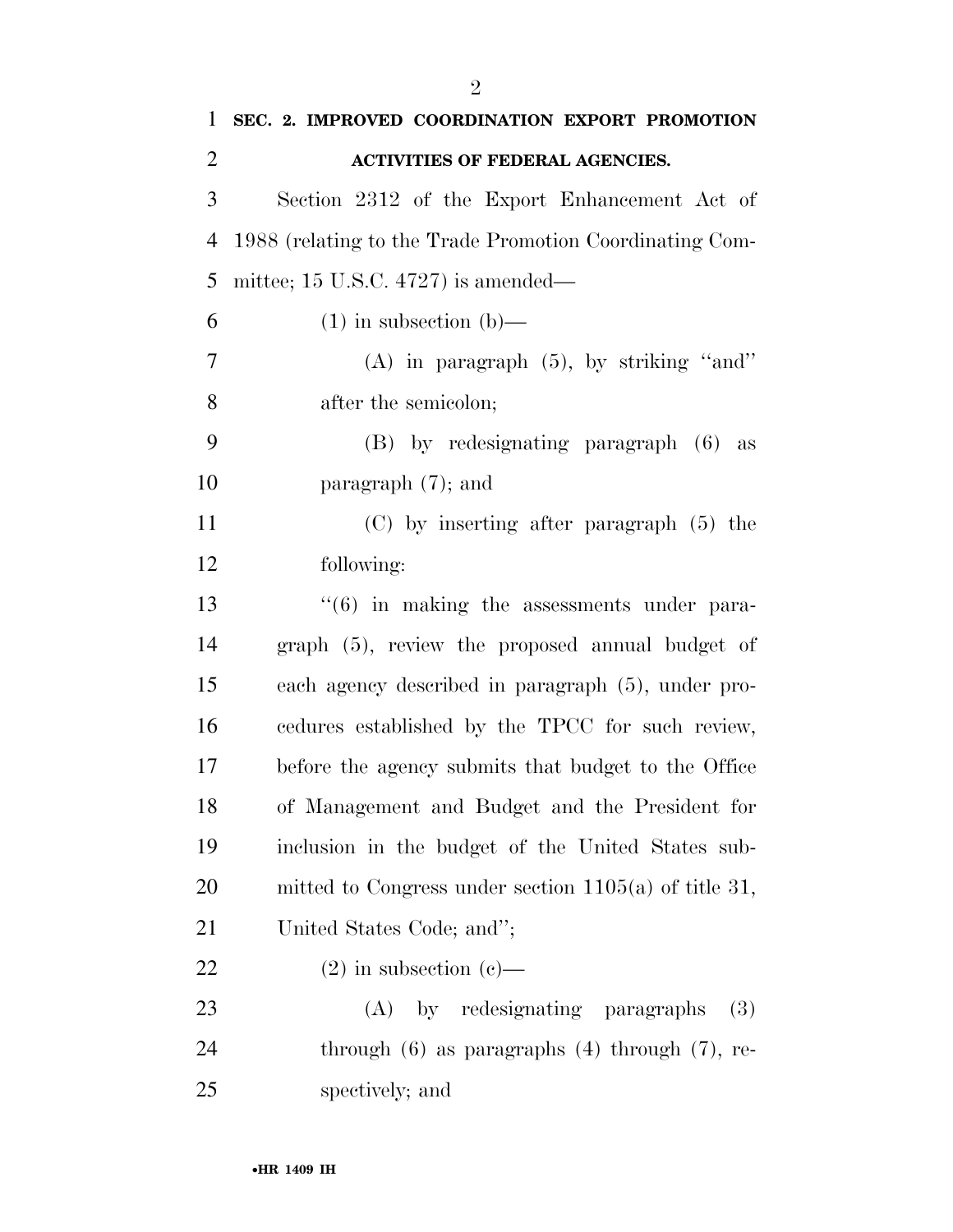(B) by inserting after paragraph (2) the following:

3 "(3) in conducting the review and developing the plan under paragraph (2), take into account rec- ommendations from a representative number of United States exporters, in particular small busi- nesses and medium-sized businesses, and representa-tives of United States workers;''; and

(3) by adding at the end the following:

 ''(g) IMPLEMENTATION.—The President shall take such steps as are necessary to provide the chairperson of the TPCC with the authority to ensure that the TPCC carries out each of its duties under subsection (b) and de- velops and implements the strategic plan under subsection 15 (c).

 ''(h) DEFINITION.—In this section, the term 'small business' means a small business concern as defined under section 3 of the Small Business Act (15 U.S.C. 632).''. **SEC. 3. EFFECTIVE DEPLOYMENT OF U.S. COMMERCIAL** 

#### **SERVICE RESOURCES.**

 Section 2301(c)(4) of the Export Enhancement Act of 1988 (relating to the United States and Foreign Com-23 mercial Service; 15 U.S.C.  $4721(e)(4)$  is amended—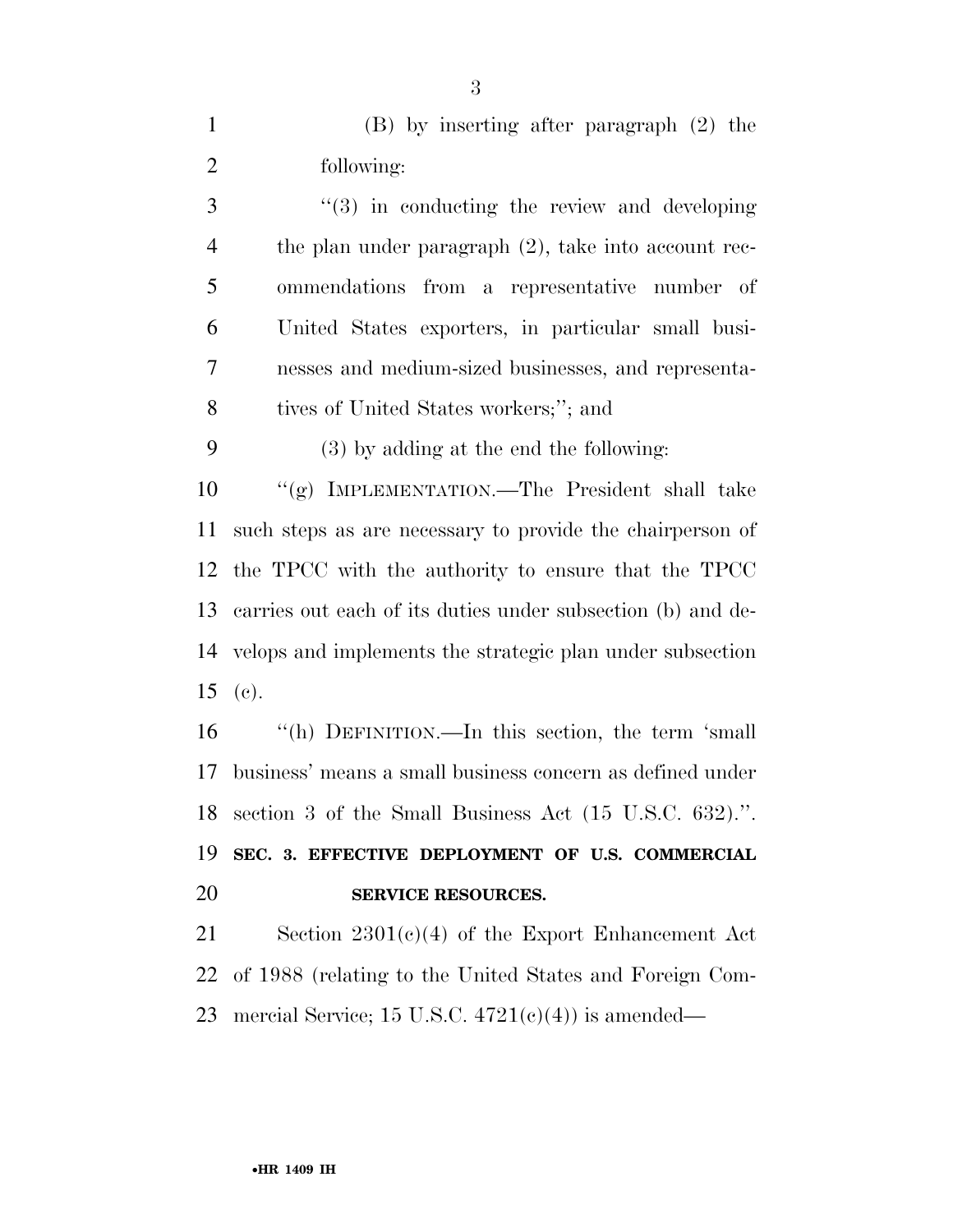(1) by redesignating subparagraphs (B) 2 through (F) as subparagraphs (C) through (G), re-spectively; and

4 (2) by striking  $(4)$  FOREIGN OFFICES.  $-(A)$ The Secretary may'' and inserting the following:

6 "(4) FOREIGN OFFICES.— $(A)(i)$  In consultation with the Trade Promotion Coordinating Committee, the Secretary shall conduct a global assessment of overseas markets to determine those with the great- est potential for increasing United States exports, and to deploy the Commercial Service personnel and other resources on the basis of the global assess-ment.

14 ''(ii) The assessment conducted under clause (i) shall take into account recommendations from a rep- resentative number of United States exporters, in particular small- and medium-sized businesses, and representatives of United States workers.

 ''(iii) Not later than 6 months after the date of enactment of the Export Promotion Reform Act, the Secretary shall submit to Congress results of the global assessment conducted under clause (i) and a plan for deployment of Commercial Service per- sonnel and other resources on the basis of the global assessment.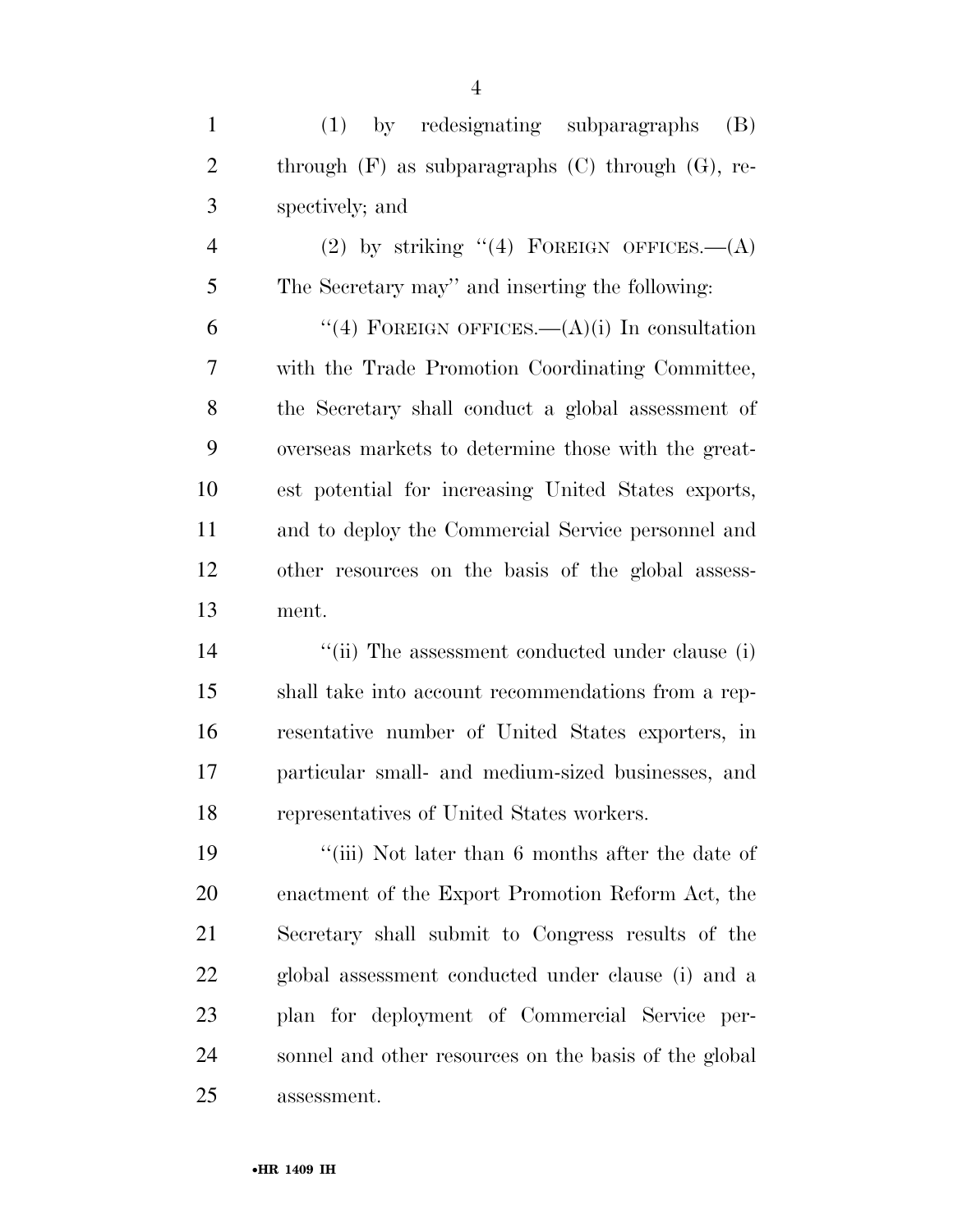1 ''(iv) The Secretary shall conduct an assess- ment and deployment described in clause (i) not less than once in every 5-year period.

4 ''(B) The Secretary may".

 **SEC. 4. STRENGTHENED U.S. COMMERCIAL DIPLOMACY IN SUPPORT OF U.S. EXPORTS.** 

 (a) DEVELOPMENT OF PLAN.—Section 207(c) of the Foreign Service Act of 1980 (22 U.S.C. 3927(c)) is amended by inserting before the period at the end the fol- lowing: '', including through the development of a plan, drafted in consultation with the Trade Promotion Coordi- nating Committee, for effective diplomacy to remove or re- duce obstacles to exports of United States goods and serv-ices''.

 (b) ASSESSMENTS AND PROMOTIONS.—Section 603(b) of the Foreign Service Act of 1980 (22 U.S.C. 4003(b)) is amended, in the second sentence, by inserting after ''expertise'' the following: ''and (with respect to members of the Service with responsibilities relating to economic affairs) of the effectiveness of efforts to promote the export of United States goods and services in accord- ance with a commercial diplomacy plan developed pursu-23 ant to section  $207(e)$ ,".